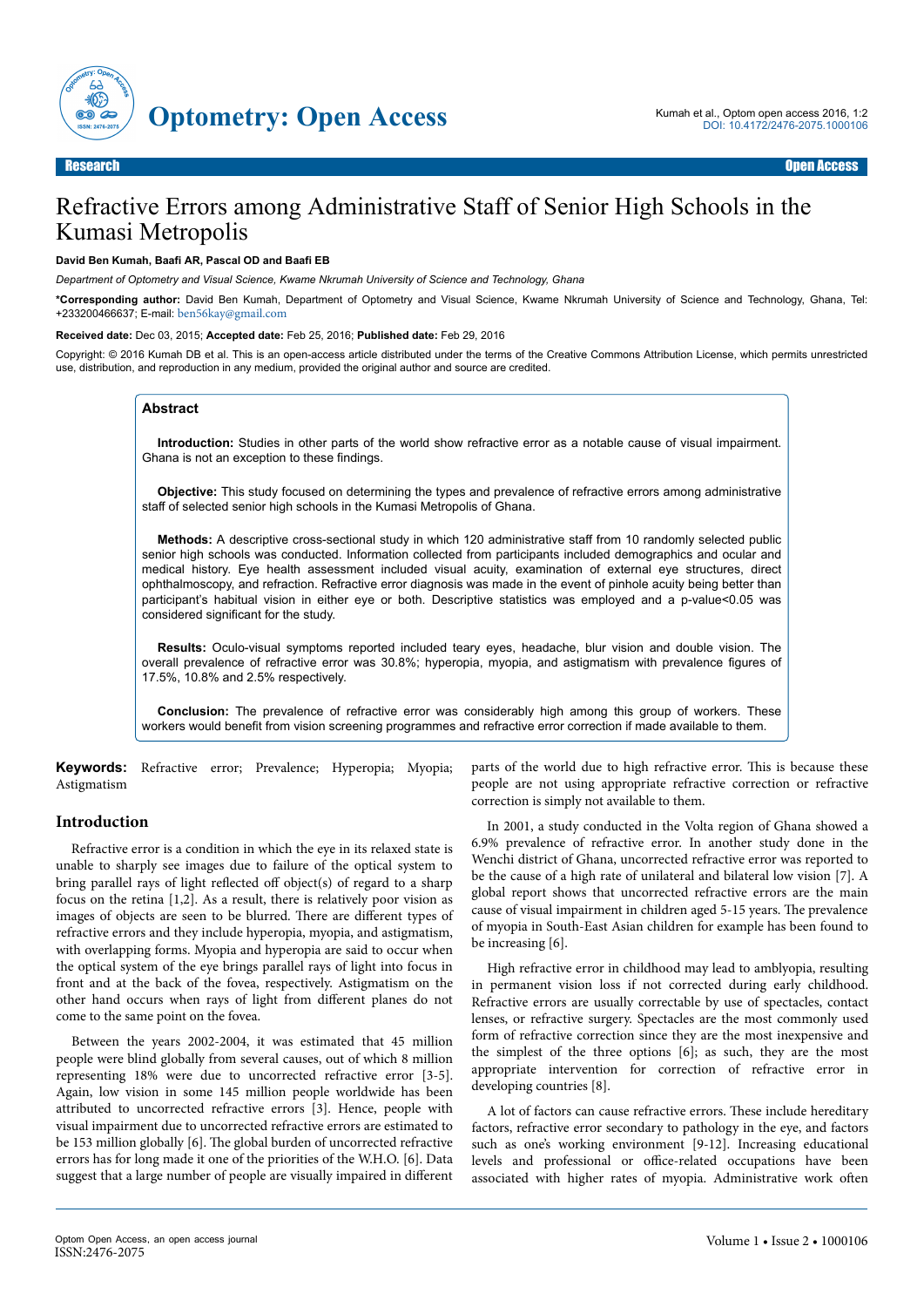involves near work and this increases the chance of onset of refractive error [13].

Visual impairment due to uncorrected refractive error can adversely affect education, personality development, career prospects and overall quality of life. All of these could place a socioeconomic burden on the individual or society at large [14,15]. A study done in rural Tanzania has demonstrated that uncorrected refractive error has a significant impact on vision-related quality of life [16]. Нus, the extent of burden on any individual with refractive error cannot be overemphasized. Нerefore strategies need to be implemented to detect individuals suffering from refractive error and appropriately manage such people [14].

# **Methods**

# **Sampling**

A descriptive cross-sectional survey was carried out to determine the prevalence of refractive errors. Ten senior high schools out of 16 in the region were selected in a simple random fashion.

# **Data collection**

All administrative workers in the chosen schools were considered for eye screening. Participants' eye and medical history as well as that of their families' were recorded with the aid of a study questionnaire designed by the investigators. Both eyes of all study participants were examined. Distance visual acuity using the Snellen's chart was carried out. Нose with worse than 6/6 vision were further assessed for pinhole acuity. If pinhole acuity was better than entrance vision, subjective

refraction was done. Other methods of refractive error assessment might have revealed some variations in the magnitude of refractive errors that were measured in this study [2,17-20].

External eye examination was carried out with a pen torch and ophthalmic loupes and the Welch Allyn ophthalmoscope was used for assessment of the interior of the eye.

# **Ethical consideration**

Informed consent was sought from all study participants. Нe entire study and its procedures were thoroughly explained to the participants, and the study adhered to the tenets of the Declaration of Helsinki.

## **Data analysis**

The data collected was analysed with the Statistical Package for Social Sciences (SPSS) version 16.0. Descriptive statistics was employed and a p-value <0.05 was considered significant.

# **Results**

# **Participants' demographics**

A total of 120 administrative staff members out of 151 from 10 senior high schools were examined. Нis translated to a response rate of 79.5%. Out of this, 58 (48.3%) respondents were males and 62 (51.7%) were females. Participants' age distribution ranged between 26 and 60 years, with a mean age of  $44.6 \pm 8.7$  years. Modal age group was 46-50 years (25%) Details of the age and gender distribution of respondents are shown in table 1.

| Age of<br>respondents<br>(yrs) | Gender     |            |              | <b>Refractive Error</b> |            |             |             |
|--------------------------------|------------|------------|--------------|-------------------------|------------|-------------|-------------|
|                                | Male       | Female     | Total        | Myopia                  | Hyperopia  | Astigmatism | Total       |
| 26-30                          | 9(7.5%)    | 9(7.5%)    | 18 (15.0%)   | $4(3.3\%)$              | $0(0.0\%)$ | $0(0.0\%)$  | $4(3.3\%)$  |
| $31 - 35$                      | $4(3.3\%)$ | $4(3.3\%)$ | 8(6.7%)      | $0(0.0\%)$              | $0(0.0\%)$ | $0(0.0\%)$  | $0(0.0\%)$  |
| 36-40                          | $7(5.8\%)$ | 3(2.5%)    | $10(8.3\%)$  | 2(1.7%)                 | $0(0.0\%)$ | $0(0.0\%)$  | 2(1.7%)     |
| 41-45                          | $6(5.0\%)$ | 10(8.3%)   | 16 (13.3%)   | $5(4.2\%)$              | $0(0.0\%)$ | $0(0.0\%)$  | $5(4.2\%)$  |
| 46-50                          | 9(7.5%)    | 21 (17.5%) | $30(25.0\%)$ | 2(1.7%)                 | $6(5.0\%)$ | 2(1.7%)     | $10(8.3\%)$ |
| 51-55                          | 19 (15.8%) | 10(8.3%)   | 29 (24.2%)   | $0(0.0\%)$              | 10(8.3%)   | $1(0.8\%)$  | $11(9.2\%)$ |
| 56-60                          | $4(3.3\%)$ | $5(4.2\%)$ | $9(7.5\%)$   | $0(0.0\%)$              | $5(4.2\%)$ | $0(0.0\%)$  | $5(4.2\%)$  |
| Total                          | 58 (48.3%) | 62 (51.7%) | 120 (100%)   | 13 (10.8%)              | 21 (17.5%) | 3(2.5%)     | 37 (30.8%)  |

Table 1: Gender and refractive error distribution by age category.

Out of the 120 respondents, 50 (41.7%) reported having ever encountered an eye problem which they reported to an eye doctor. Eighty six (71.7%) had had a form of eye examination before, either at the hospital or at an eye outreach programme.

# **Oculo-visual characteristics of study participants**

Thirty respondents (25%) reported having an idea of a family history of eye problem. Thirty- nine (32.5%) reported tearing whiles 48 (40%) reported redness of the eye. Seventy-six (63.3%), 49 (40.8%) and 18 (15%) reported headache, blur vision and double vision respectively.

In this study, VA  $\leq 6/9$  was considered subnormal. Some 30.8% of the population aged > 40 years presented with this subnormal acuity. Myopia was defined as best sphere correction of -0.50DS or more, and hyperopia was defined as best sphere correction of +1.00DS or more. Eighty-three (69.2%) respondents had visual acuity of 6/6 whereas 37 (30.8%) had a visual acuity of 6/9 or worse. Respondents within the age group of 51-55 years had the highest percentage (32.4%) of subnormal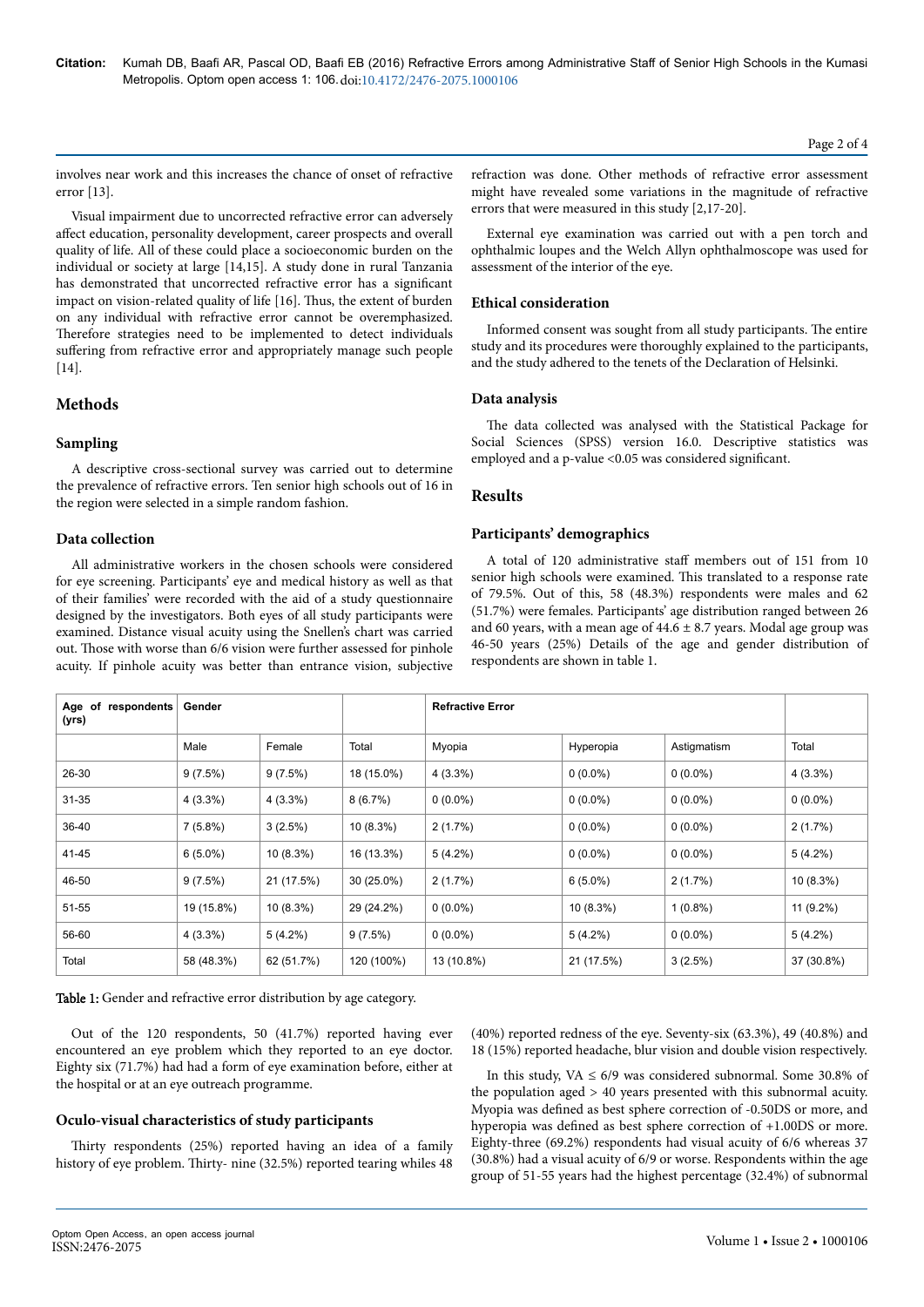visual acuity whiles those within 31 -35 years had none recorded at all. Participants' unaided visual acuities of their better eye were as shown in table 2.

| <b>Visual acuity</b> | Gender     | Total      |            |
|----------------------|------------|------------|------------|
|                      | Male       | Female     |            |
| 6/6                  | 42 (35.0%) | 41 (34.2%) | 83 (69.2%) |
| 6/9                  | 12 (10.0%) | 14 (11.7%) | 26 (21.7%) |
| 6/12                 | $4(3.3\%)$ | 3(2.5%)    | $7(5.8\%)$ |
| 6/18                 | $0(0.0\%)$ | 2(1.7%)    | 2(1.7%)    |
| 6/24                 | $1(0.8\%)$ | $1(0.8\%)$ | $2(1.6\%)$ |
| Total                | 59 (49.1%) | 61 (50.9%) | 120 (100%) |

Table 2: Distribution of unaided VA of the better eye of respondents.

#### **Prevalence of refractive errors in the study population**

A total of 83 (69.2%) subjects were classified as emmetropic for either eye. An overall prevalence of refractive error was determined to be 30.8% (Table 3).

| <b>Refractive status</b> | Gender     | <b>Total</b> |            |  |
|--------------------------|------------|--------------|------------|--|
|                          | Male       | Female       |            |  |
| Myopia                   | 7(5.8%)    | $6(5.0\%)$   | 13 (10.8)  |  |
| Hyperopia                | 9(7.5%)    | 12 (10.0%)   | 21 (17.5)  |  |
| Astigmatism              | $1(0.8\%)$ | 2(1.7%)      | 3(2.5%)    |  |
| Emmetropia               | 42 (35.0%) | 41 (34.2%)   | 83 (69.2%) |  |
| Total                    | 59 (49.1%) | 61 (50.9%)   | 120 (100%) |  |

Table 3: Distribution of refractive status by gender.

# **Discussion**

Reports of refractive error among young adults and the middle-aged have been given in several studies [15,21,22]. Some studies on global estimates show that uncorrected refractive errors are one of the major causes of visual impairment [23]. Нe target population for this study is one whose eye care needs is crucial.

The study found an approximately equal distribution between the gender counts. Female to male ratio was 1.1:1 this could be due to the gradual embrace of female capacity by the Ghanaian society in the field of academia [24, 25]. Participants' ages spanned 26 to 60 years, age 60 being the retirement age of civil servants in Ghana. Нis was an anticipated finding as most civil servants in developing countries expect to remain on government payroll till they officially retire [26]. It also found an indication of the awareness of good eye health practices. Eighty six (71.7%) out of the 120 participants had had an eye examination before. Some had had it at a hospital or during eye screening at an outreach post. Moreover, respondents who had visited an eye specialist might have done so because they probably understood it was best to consult qualified personnel for their eye care needs [27,28]. Their level of literacy may also have contributed to this finding.

From the results, 30.8% of respondents had received spectacles as treatment when they visited the eye clinic and 30.0% (36 respondents) admitted full compliance to the wear of their spectacle prescription. This might be attributed to their level of education and being aware of the fact that refractive correction was needed when their vision became defective. Comparing our study to one survey [8], distance spectacle coverage was higher among the urban and literate and those in paid employment, compared with rural, illiterate and adults involved in subsistence farming. Нis further supports the idea that access of eye care services is mostly by the elite in the society.

Participants reported various oculo-visual symptoms: teary eyes, redness of the eye, headache, blur vision, and double vision. Нis may be due to ocular fatigue as a result of the visual demands related to their job. General fatigue may also be a contributor [29]. As the results indicate, a high percentage of respondents fell into the category of emmetropia as defined by the study. It did not show statistical significance whether participants' gender predisposed them to having refractive error or not ( $p > 0.05$ ). Hyperopia was recorded as the highest prevalent refractive error followed by myopia and astigmatism. A similar outcome was reported in some studies [17,30]. Other studies, however, have shown myopia to have the highest prevalence [19]. Hyperopia was also observed to increase with age. A similar outcome was seen in a prevalence study of refractive errors in a rural south Indian population [31]. A prevalence of 18.7% was recorded in that study and hyperopia increased till age 60 years before a gradual decline ensued. Among office workers in Buenos Aires, Argentina, hyperopia was found to be associated with older age [32]. Нis observation is perhaps due to the decrease in accommodative amplitude with increasing age together with the increasing demand for reading and other near work especially for this category of persons [33]. While the definition of refractive error, for the purposes of this study, did not allow for presbyopia to be discussed, it does not doubt the possibility of presbyopia in the study population. The mean age  $(44.6 \pm 8.6)$ years) further makes it plausible to note that presbyopia may confound the findings since presbyopia is found among this age group of individuals. Both myopia and astigmatism also increased with age though not as significant as hyperopia. Moreover, both refractive errors were not as prevalent as hyperopia. In the adult years, myopia tends to progress slowly [33]. Нis could be explained as being as a result of continued axial elongation or to the presence of early-stage nuclear lens changes [34]. A direct cause-effect relation between myopia and increased access to education has been suggested in another study as a possible reason to this finding [5]. Нe demand for reading and other near work amongst this category of civil servants could also be an explanation for this finding [19]. Нis adds to the tenet of the 'use-abuse' theory, which shows an increase in myopia with an increase in hours of near work [17,35-37].

Hyperopia was highest in the 51-55 years age group. Studies in India and in the black population in Barbados reported an increasing trend of myopia with age. However, some studies in other tropical areas of the world showed a decreasing prevalence of myopia with age [31]. In one study a higher prevalence of myopia in females than in males was found [19] whereas the current survey revealed more males being myopic as compared to females ( $p > 0.05$ ). Hyperopia was more prevalent among women than men. Нis compares favorably with a similar report of the Bangladesh and the Nigeria National Blindness and Visual Impairment Study [28].